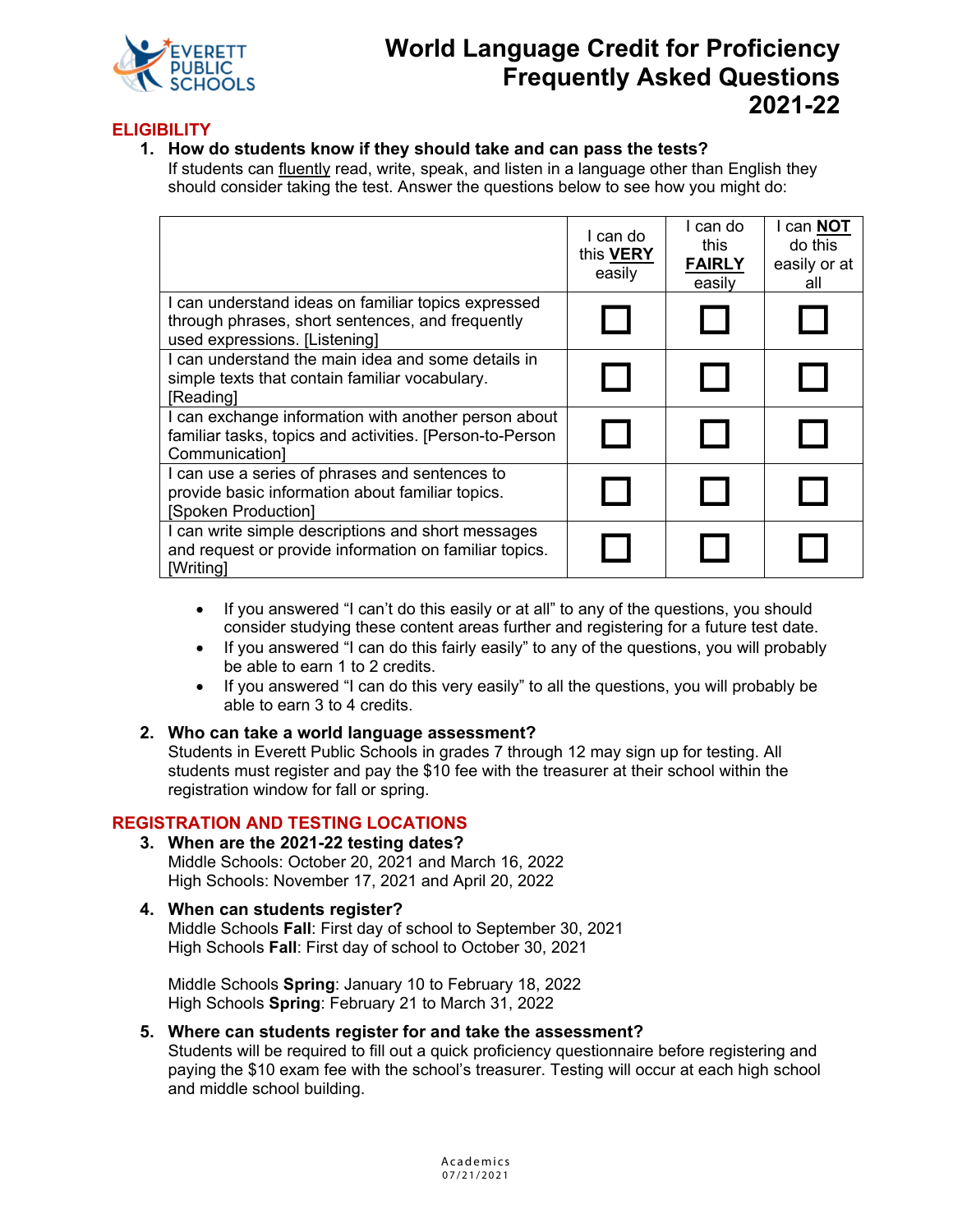

# **World Language Credit for Proficiency Frequently Asked Questions 2021-22**

## **LANGUAGES TESTED**

#### **6. Which languages will be tested?**

We will make every effort to include all languages. Students fluent in a language not commonly spoken in the United States should register in the fall in the event that it takes additional time to locate a test.

#### **CREDITS AND BENEFITS**

**7. How many credits can the student earn by demonstrating fluency in reading, writing, speaking, and listening?** 

Students will be able to earn up to four credits, depending upon the level of proficiency they demonstrate on the assessments in reading, writing, listening, and speaking. Credits will be awarded based on the lowest level of proficiency demonstrated across the skill areas, so it is important for students to have strong skills in all four areas.

#### **8. What is the benefit of taking this test?**

Students will earn proficiency-based high school credits, may meet the world language credit requirement for graduation, and may qualify for the Seal of Biliteracy on their diploma.

#### **9. How will students get the credits added to their transcripts?**

Test results will not be automatically added to student transcripts. Students and their families can return the district letter (sent after testing) to their school counselor or registrar to request that world language proficiency credits be added to their transcript. Students (who tested in other locations) and their families can complete the district form [2415P](http://docushare.everett.k12.wa.us/docushare/dsweb/Get/Document-73105/2415P%20FORM%20World%20Language%20Credit%20for%20Proficiency.pdf) to request approval of credit for proficiency in a world language, attach the original score reports and official documentation, to their school registrar or counselor. Credit will be awarded with a grade of Satisfactory (S). Once placed on the transcript, credits cannot be removed.

#### **10. What is the Seal of Biliteracy?**

Students who demonstrate proficiency on the world language competency tests at the Intermediate-Mid proficiency level may qualify for the [Seal of Biliteracy](http://www.k12.wa.us/WorldLanguages/SealofBiliteracy.aspx) on their high school diploma if they also meet all requirements for English Language Arts (ELA), including passing all four high school English classes and passing the state ELA assessment requirement.

#### **ASSESSMENT COSTS**

#### **11. What will the test cost?**

Students and their families are responsible for paying the \$10 discounted testing fee at the time of registration. The school district covers the rest of administration costs. See below for retesting.

#### **12. If I am not satisfied with my results, can I retest? Will the test cost more?**

Yes, you can retest. If you choose to retake the exam in the same school year, you must pay the full cost of the exam, which varies from test to test. The district will only subsidize one attempt on the same language test per school year. It is important to take into consideration your proficiency in all content areas before registering. If you think you will more proficient in this language in semester two, you may consider waiting for the spring test.

#### **PREPARING FOR TESTING**

#### **13. How can I prepare for the world language assessment?**

There are practice tests available online for a variety of languages. Please go to the world language assessment practice test site, pick your language, and follow the instructions on that page ([https://www.everettsd.org/Page/29993\)](https://www.everettsd.org/Page/29993).

Not every language has a practice test available, however, you may find it helpful to review the English language practice test to get an idea of the type of questions asked.